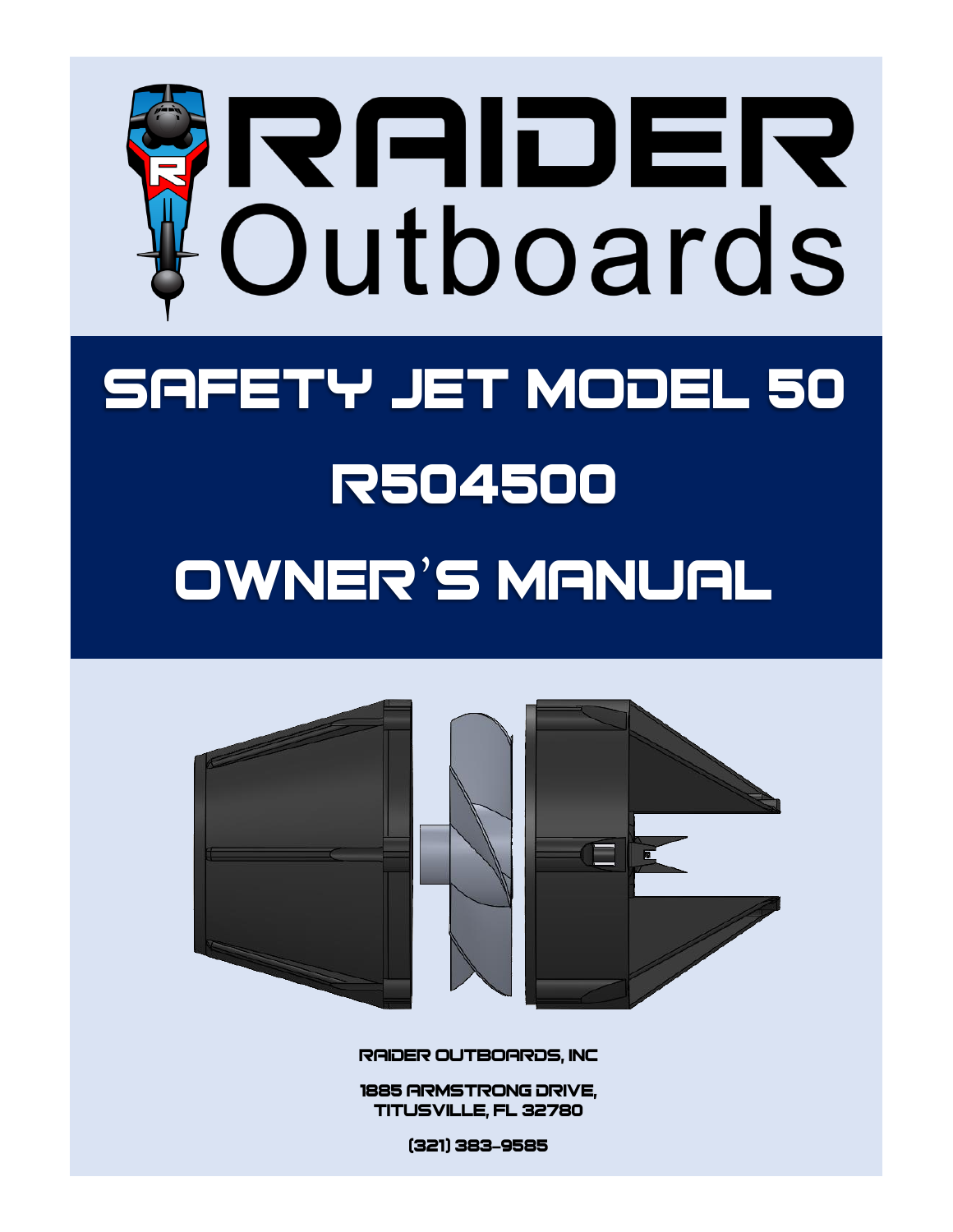

#### **MULTI-FUEL SUBMERSIBLE ELECTRIC START OUTBOARD ENGINES**

The Raider Outboards series of submersible outboard motors are dedicated to the United States Marine Raiders. Established by the United States Marine Corps during WWII, the Raiders are considered to be the first United States Special Operations Force. Handpicked from the elite, these men were given specialized training and the best equipment. The Raiders operated behind enemy lines in direct support of combat operations in the Central Pacific and Solomon Islands, and distinguished themselves during the conduct of clandestine amphibious landings utilizing small, inflatable boats. Although the Raiders were disbanded at the close of WWII, the need for specially trained warfighters and the requirement for specialized equipment did not. Today's Special Operations Forces under the United States Special Operations Command (USSOCOM) are expected to conduct similar and far more demanding missions. With those warfighters in mind, the Raider Outboards line of Submersible Outboard Motors and accessories are specifically developed for Special Operations Forces operating within the unforgiving, demanding, dynamic maritime environment.

#### **ABOUT RAIDER**

Raider Outboards, Inc. is a US-owned and operated company located in the Space Port Commerce Park, near Kennedy Space Center in Central Florida. Raider designs and produces a line of submersible outboard motors and associated parts, including the Raider Safety Jet.

#### **OUR MISSION**

Raider Outboards strives to provide the most reliable, premium products alongside hands on training and technical support of the highest quality. We strive to serve as the world leader in submersible outboard motors, while honoring those who protect, defend, and support our communities, our country, and our partners around the world.



Chris Woodruff Director of Engineering Raider Outboards Inc. Chris@raideroutboards.com 321-567-2309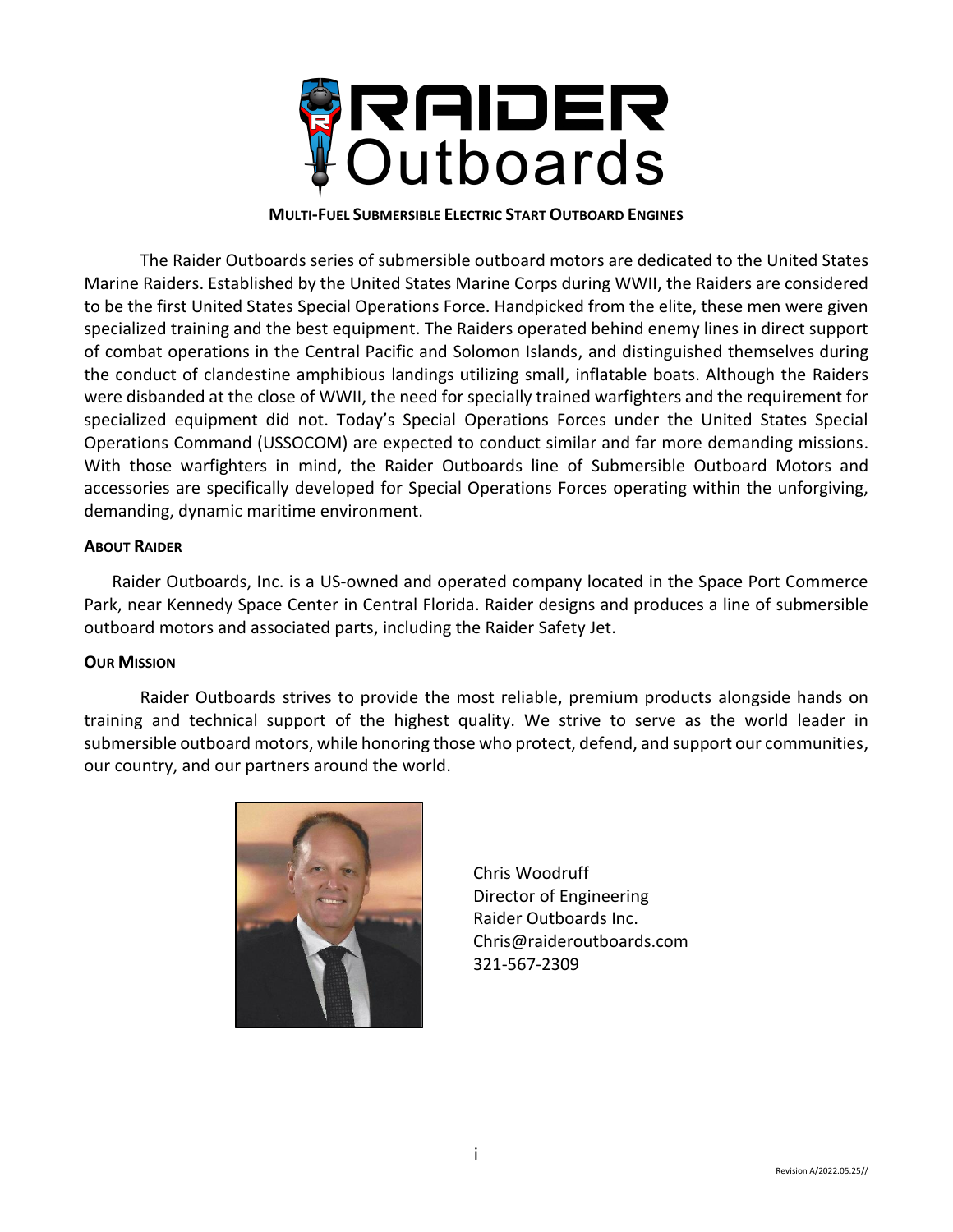### **CONTENTS**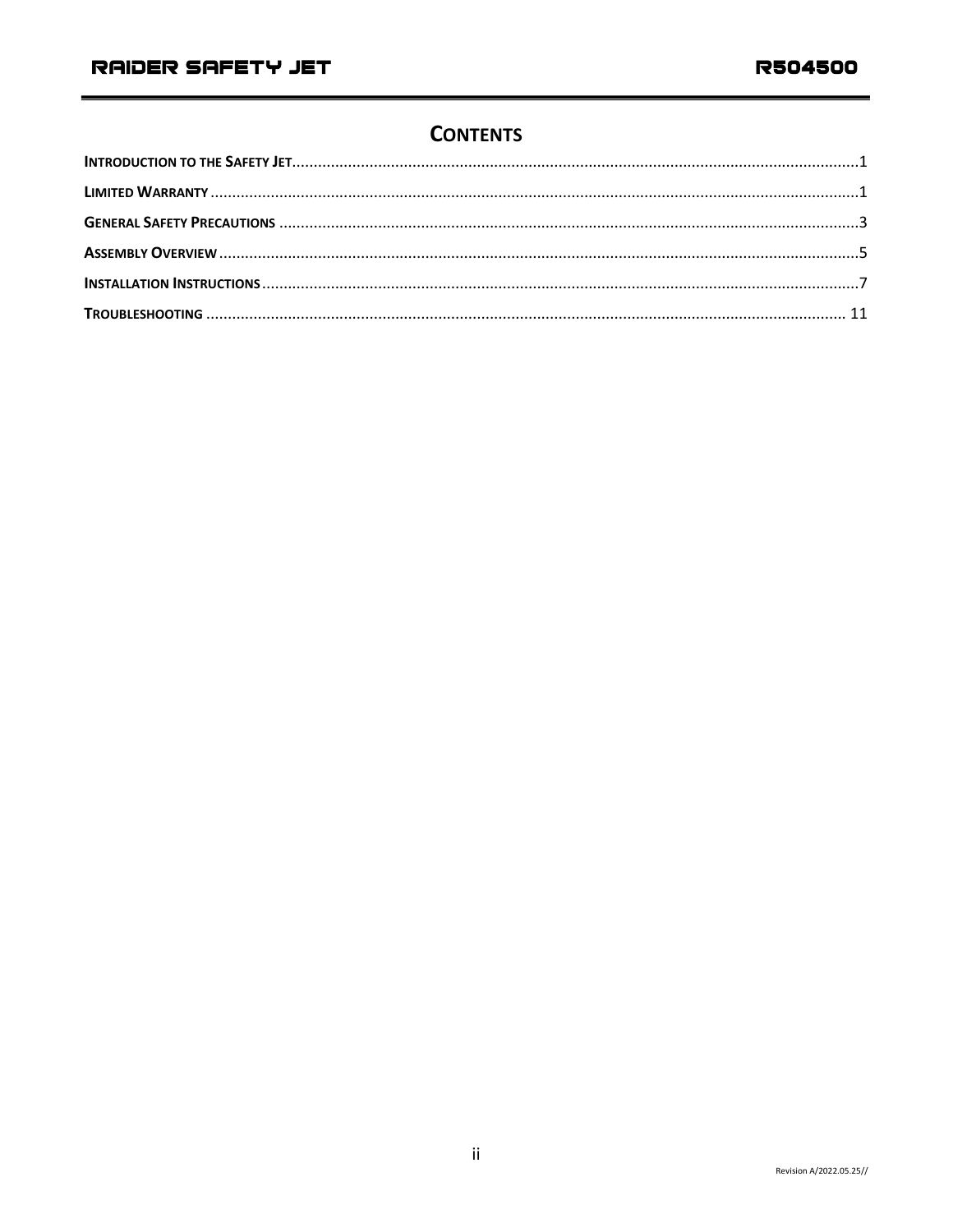#### <span id="page-3-0"></span>**INTRODUCTION TO THE SAFETY JET**

The Raider Outboards Safety Jet Model 50 is a specially manufactured outboard motor jet pump for use on Tohatsu and Mercury 50 horsepower two-stroke outboard motors.

Successful usage can only be assured on condition that this manual is read through in its entirety and the maintenance routines described in this manual are followed. Should difficulty arise with the Raider Safety Jet, please follow the troubleshooting procedures listed at the end of this manual. For any issues, contact Raider Technical Support via email or Phone*.*

- [TechSupport@raideroutboards.com](mailto:TechSupport@raideroutboards.com)
- 321-567-2306

#### <span id="page-3-1"></span>**LIMITED WARRANTY**

- a. Unboxing. Visually inspect each component, ensure that all physical aspects of the Raider Safety Jet are free of damage. All parts and part numbers are detailed within this manual to include pictures.
- b. Raider Safety Jet is fully guaranteed against defective materials and workmanship for the period from the date of purchase for one year. The limited warranty will not apply to the normal wear and tear of parts, adjustments, tune-ups, maintenance items or damage caused by:
	- Damage caused due to collisions, contact with foreign objects, both in and out of water.
	- Damage caused due to marine growth on Safety Jet surfaces.
	- Damage caused due to operator neglect, lack of or the conduct of improper maintenance procedures.
	- Damaged caused due to use of other than Raider Safety Jet authorized parts.
	- Damaged caused due to improper Safety Jet installation.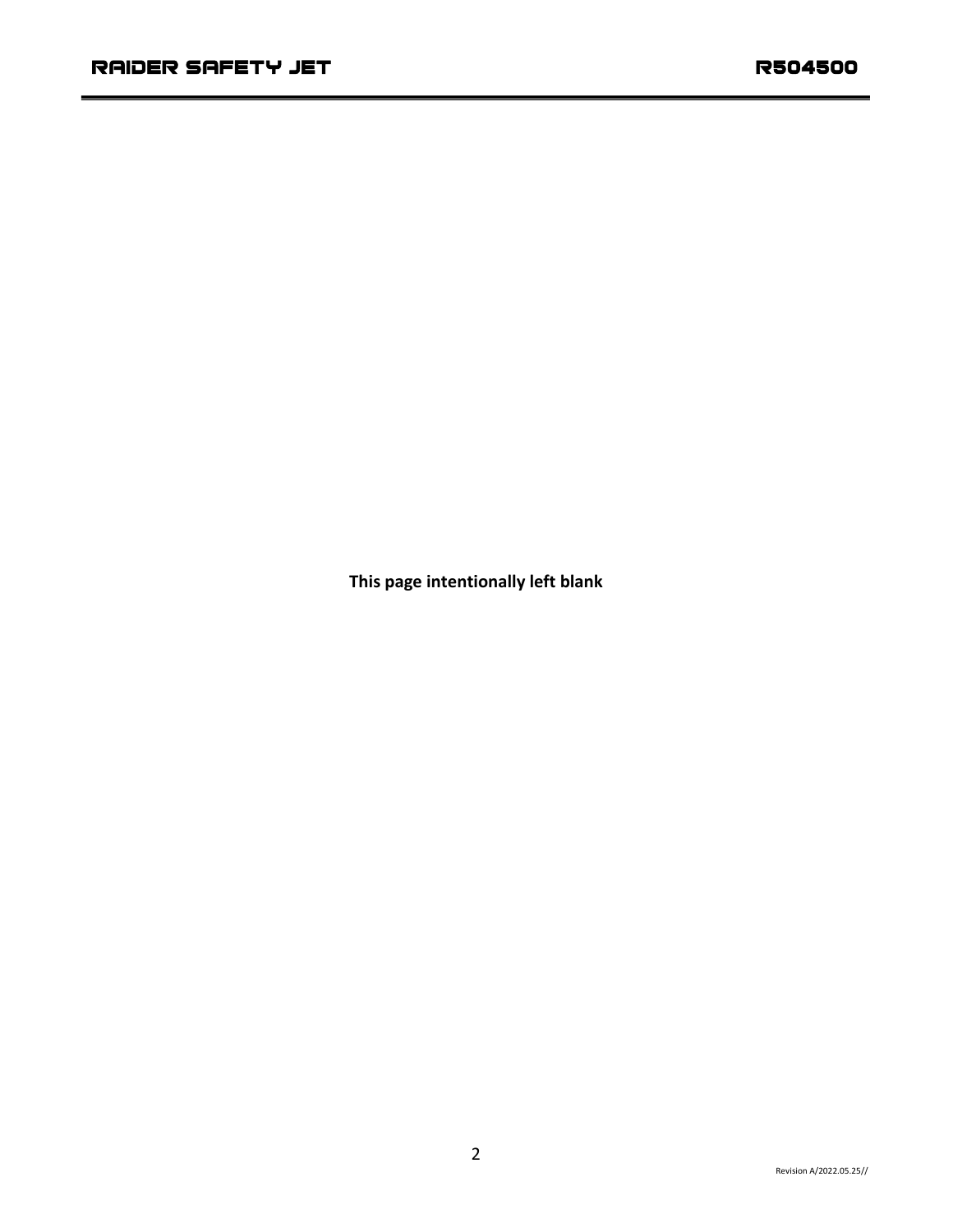#### <span id="page-5-0"></span>**GENERAL SAFETY PRECAUTIONS**

- a. As the operator of a Safety Jet-equipped vessel, you are responsible for the well-being of those aboard, those in other craft around yours, and swimmers. It is imperative that you possess thorough knowledge of correct operation of the vessel and the Safety Jet. Please read through this manual carefully to learn the correct operation and maintenance of the Safety Jet.
- b. Prior to the installation of the Safety Jet, remove the Lock Plate from the Engine Stop Switch and disconnect the Start Battery. This will prevent the motor from starting or turning over in the event of inadvertent contact with the Start Button.
- c. Boats are rated and certified in terms of their maximum horsepower and the weight of the outboard motor. The Safety Jet will add weight to the outboard motor. The combined weight of the motor and Safety Jet should not exceed the weight limitation displayed on the vessel's certification plate.
- d. Do not operate the Safety Jet-equipped motor until it has been securely mounted to the vessel in accordance with the motor and vessel instructions.
- e. Serious injury is likely to occur if a moving vessel or Safety Jet housing makes contact with a person in the water.
- f. Use extreme caution when navigating near or picking up swimmers. Swimmers are NOT able to avoid collision with vessels and should be treated as pedestrians.
- g. When a swimmer is in the water near a Safety Jet the Operator should place the motor into neutral if possible.
- h. Although unlikely to occur during normal usage, it is not impossible to insert hands or fingers into the Safety Jet front or back. This risk is greatest for young children and those with very small hands. Warn children not to stick their hands or fingers into these chambers.
- i. Should inadvertent contact with the Safety Jet occur during operation, clench hands into fists and cross arms over your head to minimize impact.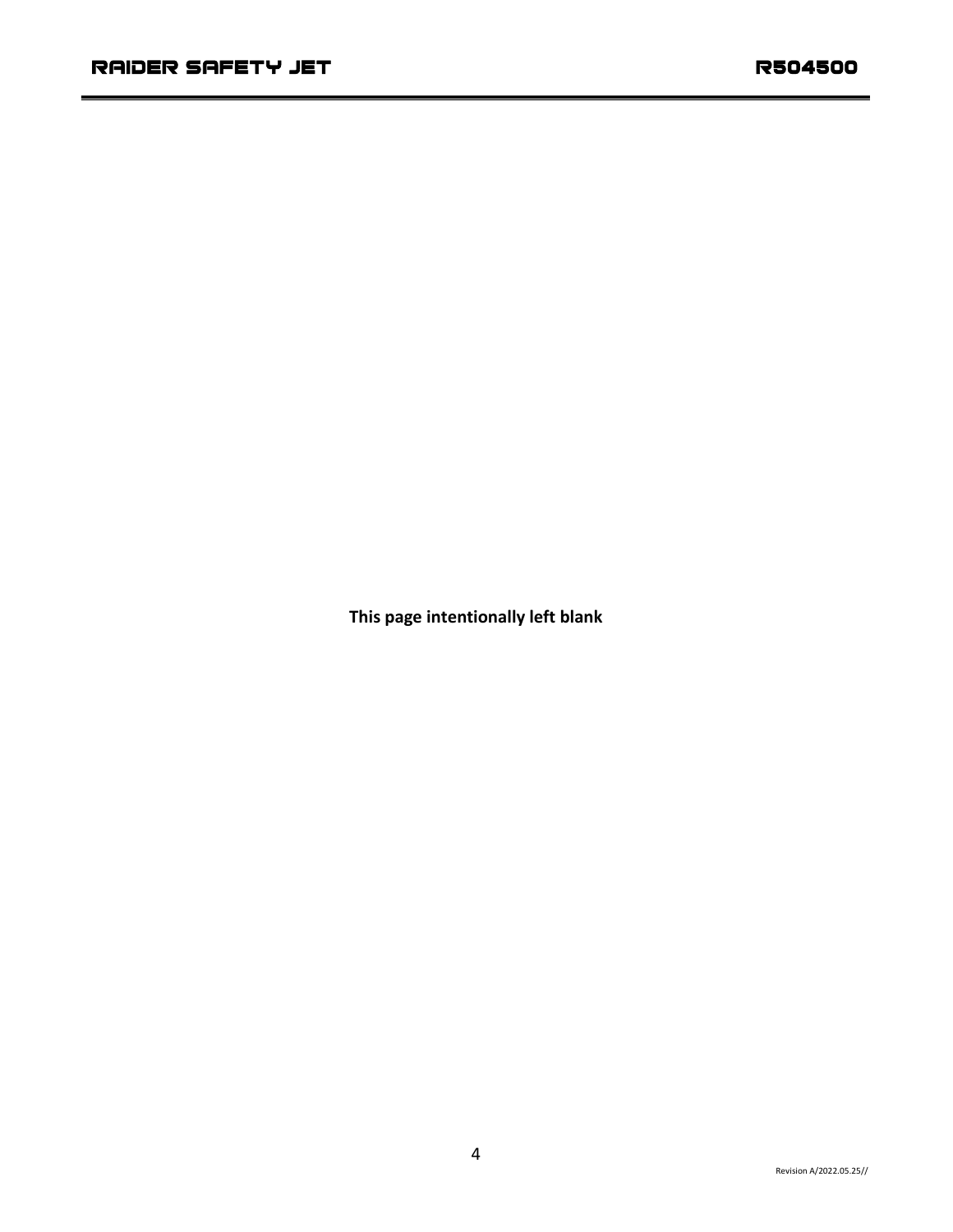#### <span id="page-7-0"></span>**ASSEMBLY OVERVIEW**



| Ref. No.                | <b>Part Number</b> | <b>Description</b>           |
|-------------------------|--------------------|------------------------------|
| 1                       | R504501            | Captive Screw (6)            |
| $\mathbf{2}$            | R504502            | Washer (6)                   |
| $\overline{\mathbf{3}}$ | R504503            | Stator                       |
| 4                       | R504504            | Cotter Pin                   |
| 5 <sup>1</sup>          | R504505            | Castle Nut                   |
| 6                       | R504506            | <b>Brass Impeller Washer</b> |
| $\overline{\mathbf{z}}$ | R504507            | Impeller                     |
| 8                       | R504508            | Stator Carrier Bolt (2)      |
| 9                       | R504509            | Wedge-Locking Washer (2)     |
| 10                      | R504510            | <b>Brass Spacer</b>          |
| 11                      | R504511            | Seal                         |
| 12                      | R504512            | Stator                       |
| 13                      | R504513            | O-ring                       |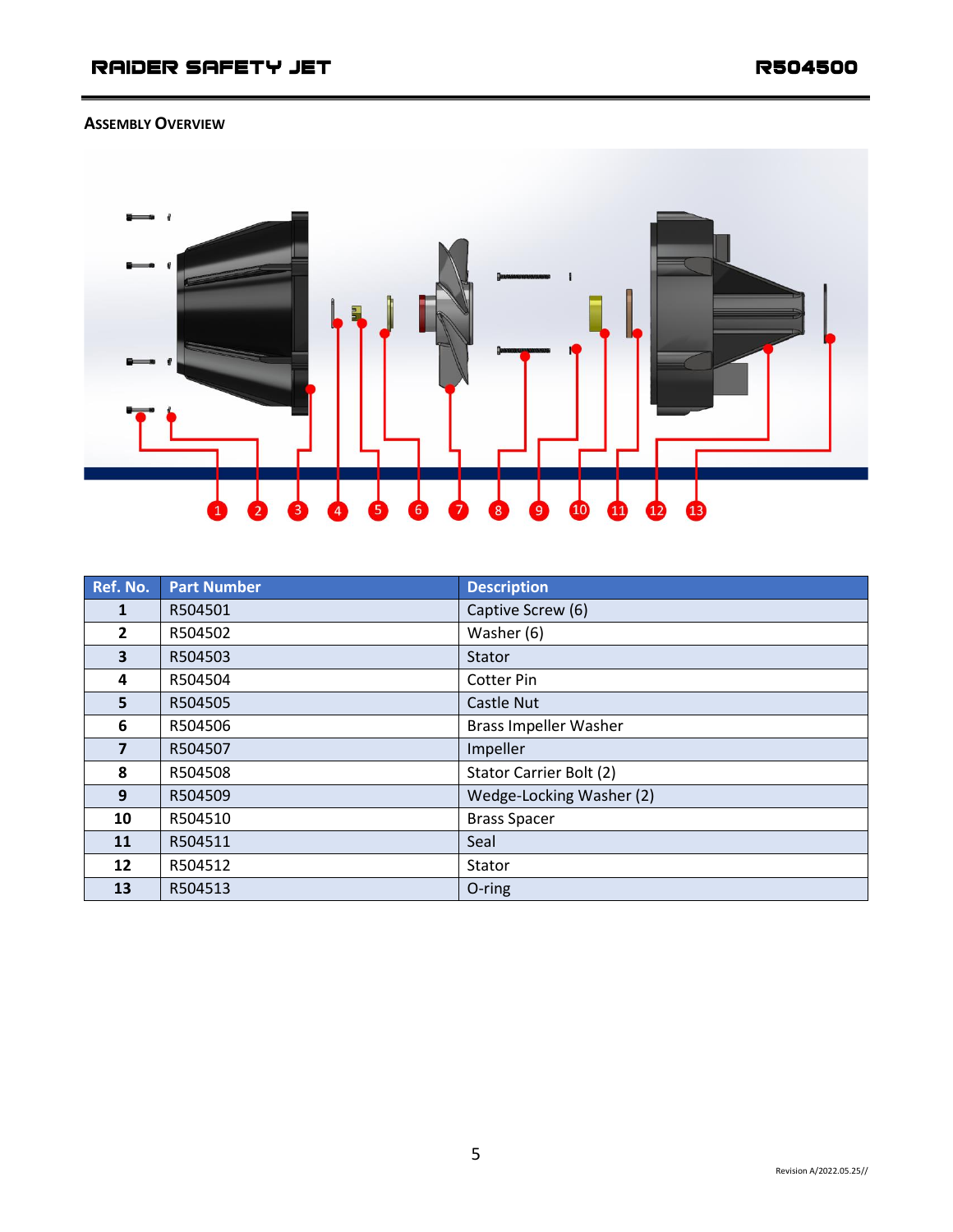6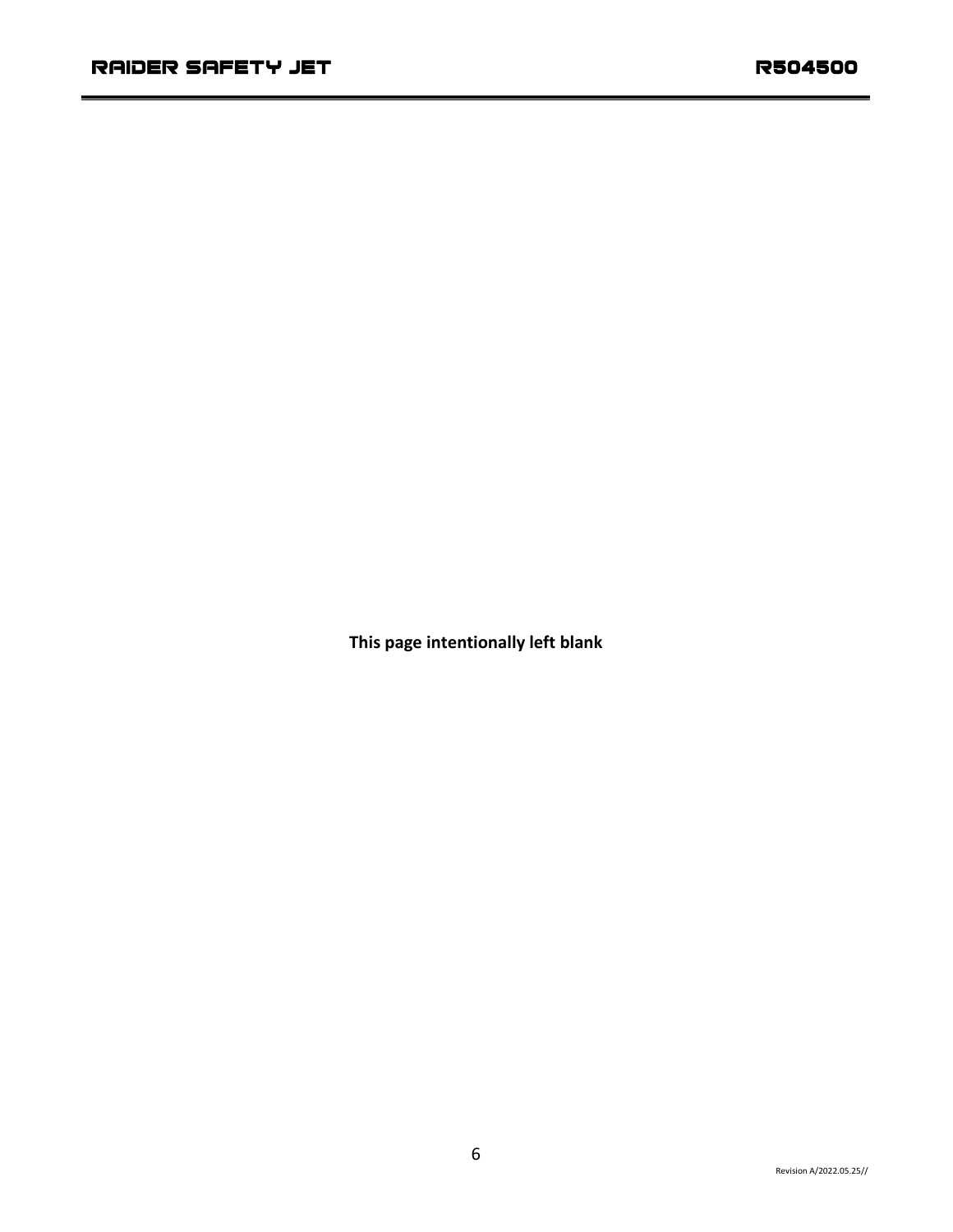#### <span id="page-9-0"></span>**INSTALLATION INSTRUCTIONS**

- a. This section of the owner's manual provides the instructions for the proper installation and service of the Raider Safety Jet to your outboard motor. Improper installation or servicing of this Raider product could result in damage to the Safety Jet, outboard motor, or personal injury to those installing or operating the product.
- b. Installation will not require the use of special OEM mounting hardware when assembling the Safety Jet. Use only hardware provided by Raider or your outboard motor OEM. Anodic rim tab or anodic plate on your existing motor can be left intact. There should not be a clearance issue between the anodic trim plate and Safety Jet.



**Prior to the installation of the Safety Jet remove the Lock Plate from the Engine Stop Switch and disconnect the Start Battery. This will prevent the motor from starting or turning over in the event of contact with the Start Button.**

$$
\overbrace{\phantom{a}}^{\text{M} \text{M} \text{R} \text{N} \text{N} \text{G}}
$$

**Performing service or maintenance without first disconnecting the battery can cause product damage, personal injury, or death due to fire, explosion, electrical shock, or unexpected engine starting. Always disconnect the battery cables from the battery before maintaining, servicing, installing, or removing Safety Jet components.**



**After completing installation, place these instructions, propeller, and bolts in a secure place for future use in the event you want to reinstall to the propeller.**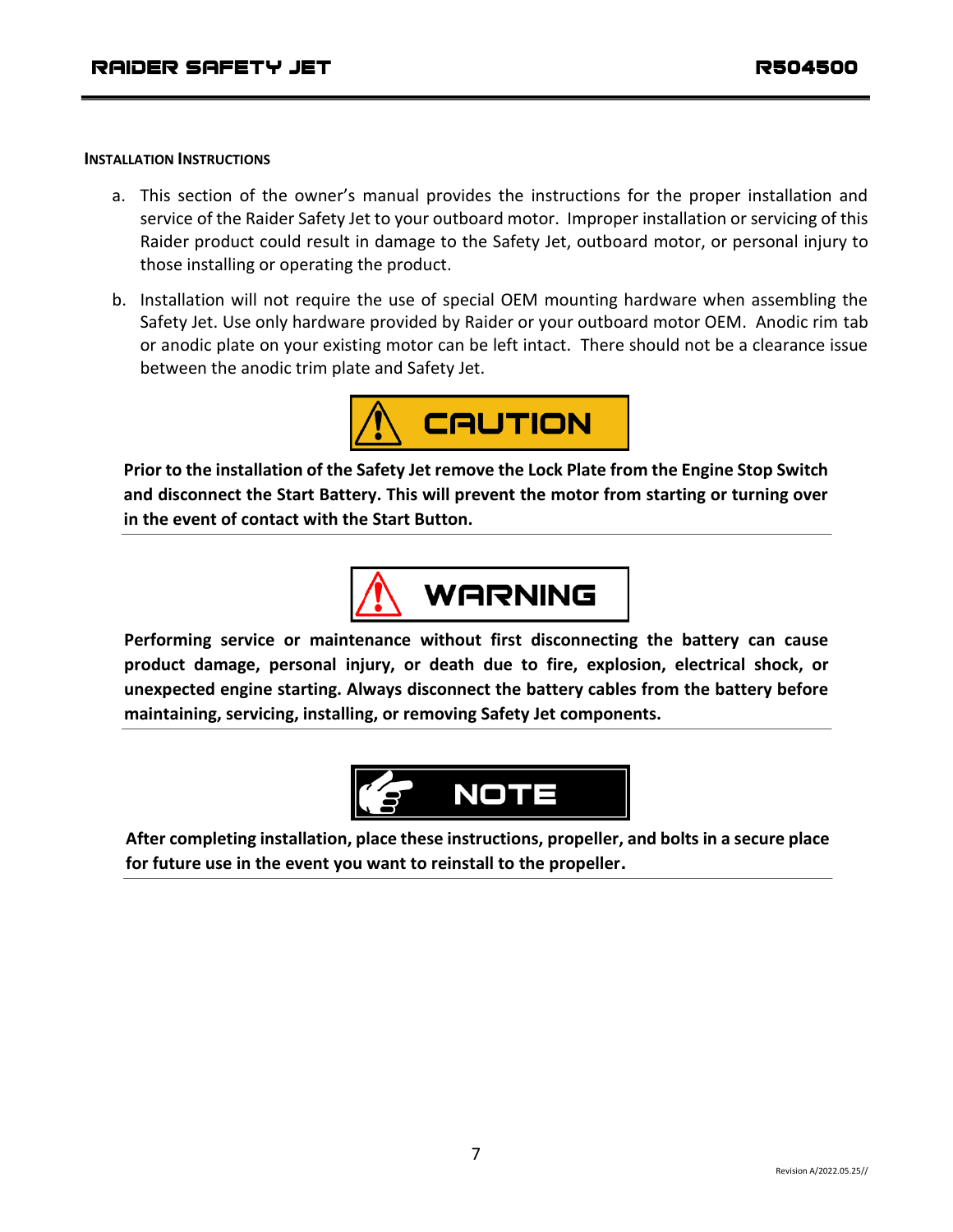#### **1. PROPELLER & ANODE REMOVAL**

- a. Begin by using a pair of needle nose pliers or similar to remove the cotter pin from the castle nut.
- b. Remove the castle nut using a socket wrench and appropriate socket.
- c. Remove the washer and propeller from the prop shaft. The spacer between the propeller and the lower unit should be left on the prop shaft.
- d. Remove the zinc anode from the underside of the cavitation plate using a socket wrench and appropriate socket.
- e. Remove the carrier bolts from the lower unit using a socket wrench and appropriate socket.





**Img 1d.** Remove zinc anode **Img 1e.** Remove carrier bolts



**Img 1a.** Cotter pin removed **Img 1c.** Spacer remains on prop shaft

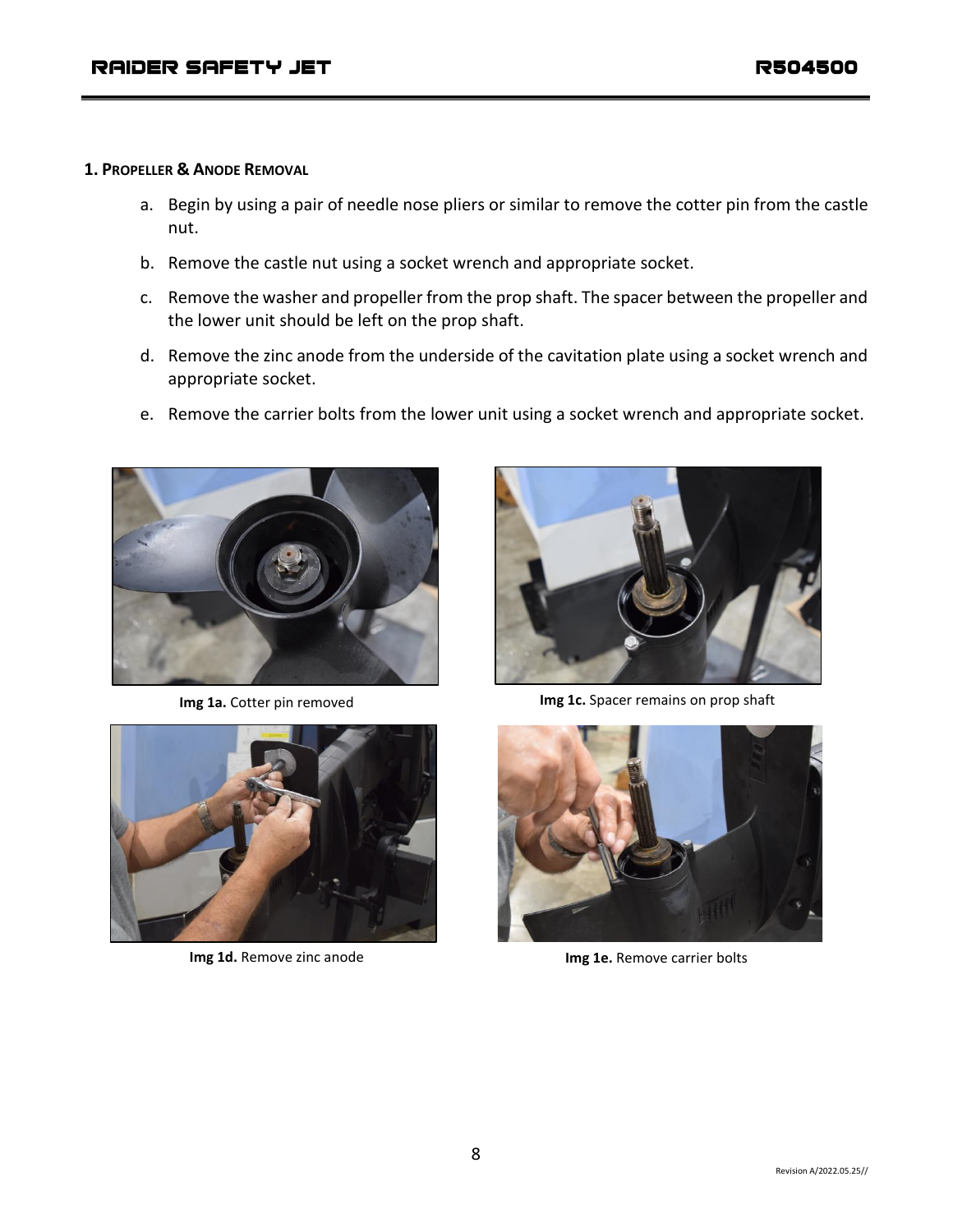#### **2. SAFETY JET INSTALLATION**

- a. Install the modified zinc anode provided with the Safety Jet using the hardware removed in step 1d.
- b. Install the stator onto the lower unit, with the wider-slotted standoff oriented towards the top, contacting the lower unit above the prop shaft. The narrower-slotted standoff should contact the skeg.
- c. Secure the stator using the longer bolts and wedge-lock washers provided with the Safety Jet.
- d. Apply a light coat of marine grease to the rubber seal and the prop shaft and install the brass spacer onto the shaft, inserting the spacer into the seal.
- e. Install the impeller onto the prop shaft.
- f. Install the brass washer onto the prop shaft.
- g. Secure the impeller with the castle nut and cotter pin provided. Do not over-tighten the castle nut.
- h. Install the nozzle onto the stator, aligning the captive screws in the nozzle with the threaded holes in the stator.
- i. Secure the nozzle by tightening the captive screws using the included T-handle wrench.



**Img 2a.** Install modified anode **Img 2b.** Install stator



**Img 2c.** Secure with bolts & washers **Immerger 2d.** Install brass spacer into seal



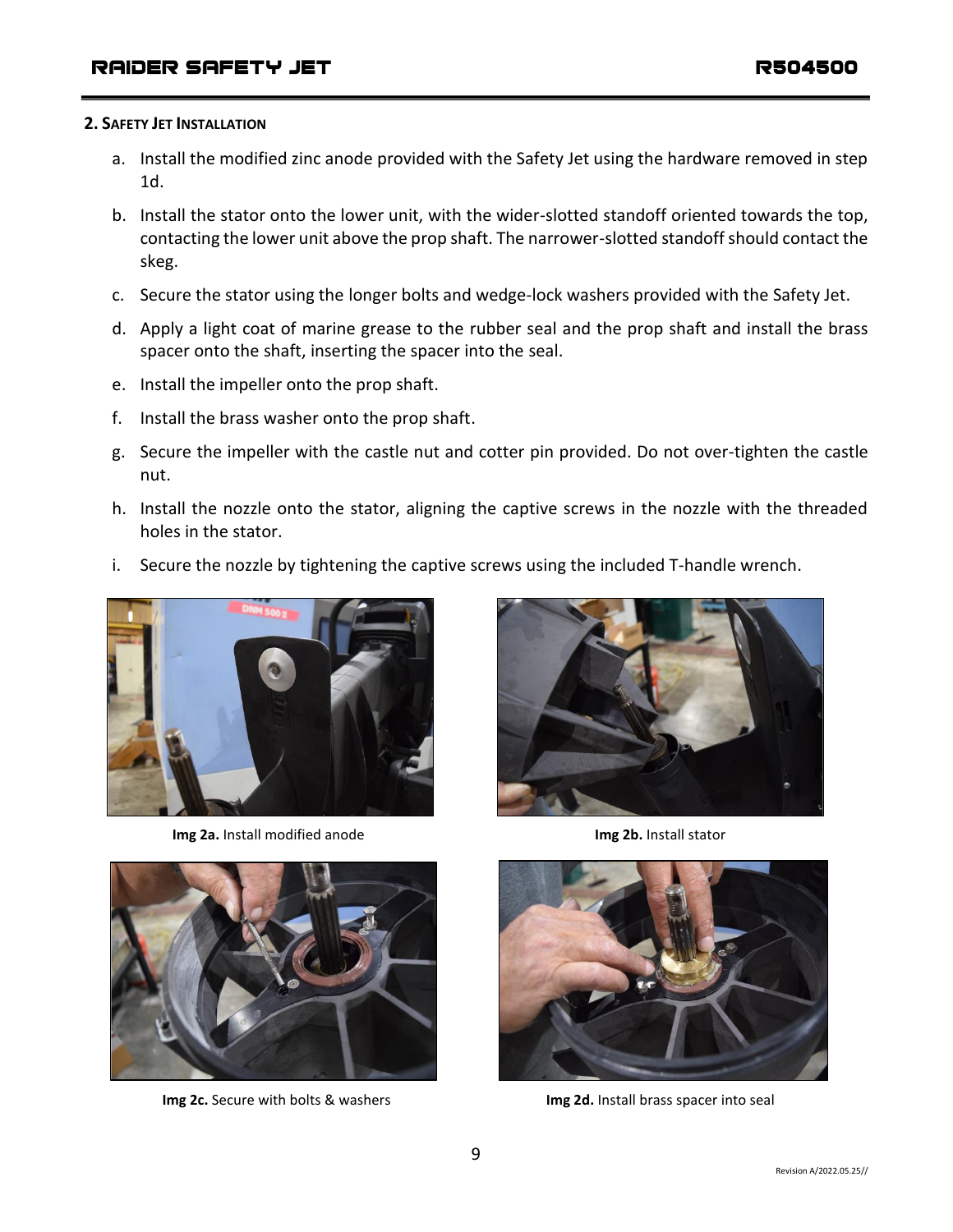



**Img 2e.** Install impeller **Img 2f.** Install brass impeller washer



**Img 2g.** Secure with castle nut & cotter pin **Img 2i.** Secure nozzle using captive screws



#### **PERFORMANCE CONSIDERATIONS**

An outboard motor with Raider Safety Jet installed will perform similarly to an outboard motor with a propeller, however:

- There may be some difference in steering feel dependent upon the vessel to which installed.
- Raider Safety Jet turns at a tighter radius than a propeller.
- The craft will typically plane out quicker.
- Top speed will be reduced by a small amount.
- Performance is heavily influenced by trim angle, proper craft inflation (if applicable), weight distribution, prevailing environmental conditions, and operator experience level. To ensure best performance, all variables should be considered.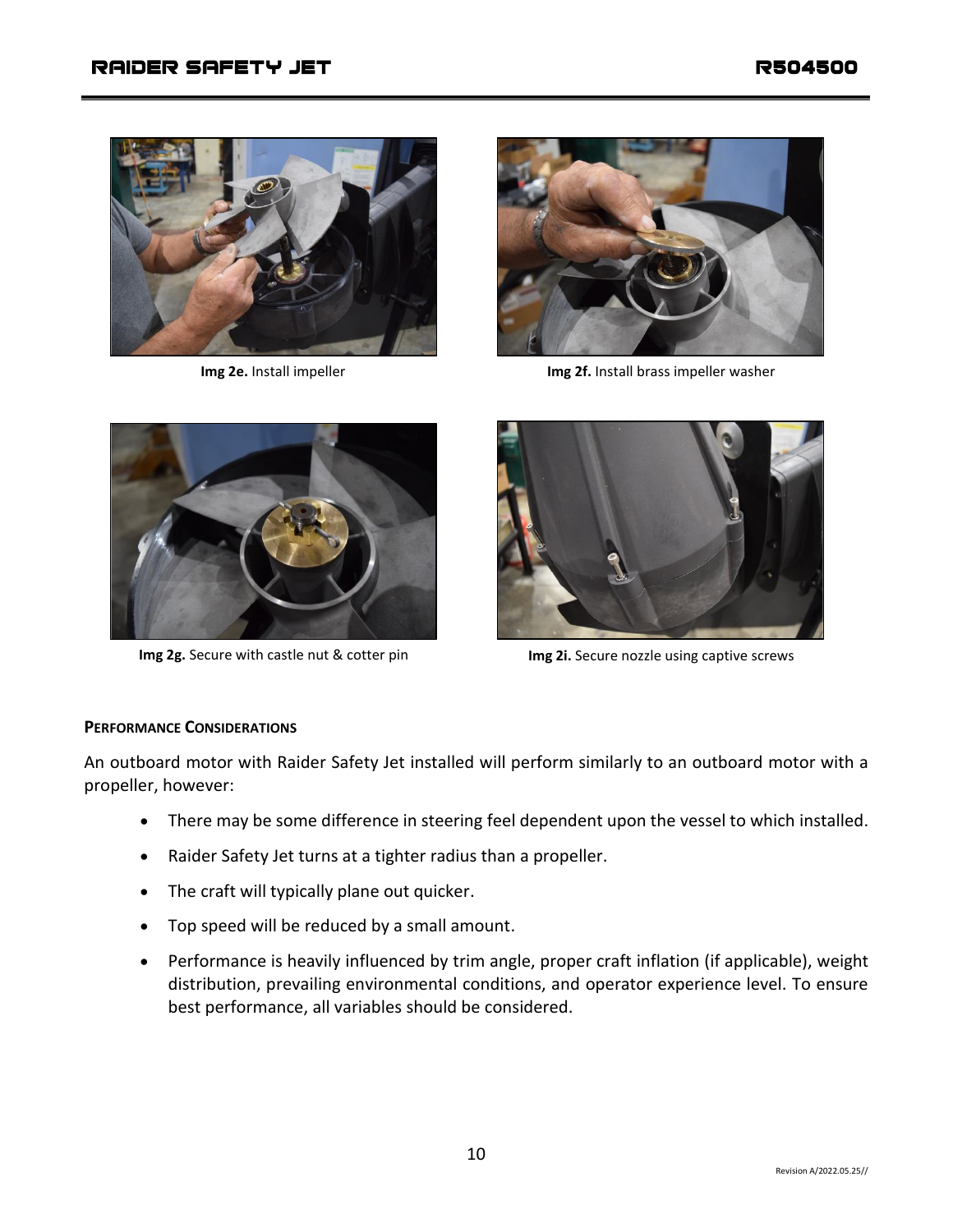#### <span id="page-13-0"></span>**TROUBLESHOOTING**

| <b>Symptom</b>                     | <b>Corrective Action</b>                                                                                                                                                                                                                                                                            |
|------------------------------------|-----------------------------------------------------------------------------------------------------------------------------------------------------------------------------------------------------------------------------------------------------------------------------------------------------|
| Craft will not plane               | Change the Trim Angle of the Motor by<br>$\bullet$<br>moving/changing the Thrust Rod position.<br>Check for proper craft inflation.<br>$\bullet$<br>Adjust craft load distribution.<br>Check fuel supply.<br>$\bullet$                                                                              |
| Noise in Safety Jet                | Remove motor from water.<br>$\bullet$<br>Inspect pump for foreign objects.<br>$\bullet$<br>Inspect Captive Screws for tightness.<br>$\bullet$<br>Remove, Impeller check Stater Bolt Torque<br>$\bullet$<br>Settings.                                                                                |
| Knock in Lower Unit at idle speeds | This is normal and caused by the shifter<br>$\bullet$<br>spring movement against Propeller Shaft<br>Assembly.                                                                                                                                                                                       |
| Cavitation                         | Reduce Speed and secure motor.<br>$\bullet$<br>Change the Trim Angle of the Motor by<br>$\bullet$<br>moving/changing the Thrust Rod position.<br>Tilt the motor up and check for damage to<br>$\bullet$<br>the Safety Jet.<br>Check for bio matter, or debris caught in the<br>$\bullet$<br>stator. |